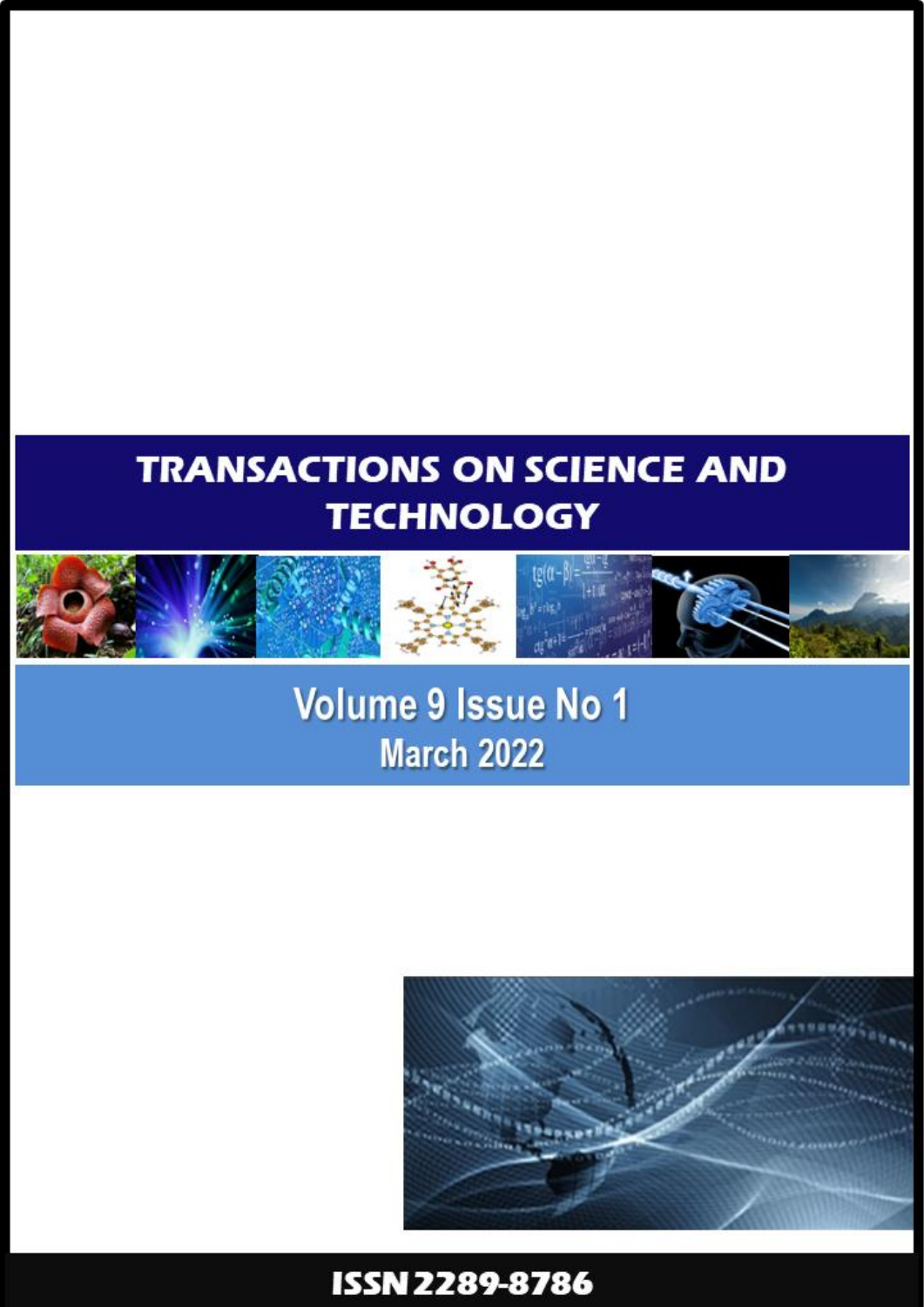## **Transactions on Science and Technology**

**Volume 9, Issue Number 1, March 2022**

**ISSN: 2289-8786**

#### *Editors-in-Chief*

**Jedol Dayou**

*Energy, Vibration and Sound Research Group (e-VIBS), Faculty of Science and Natural Resources, Universiti Malaysia Sabah, Kota Kinabalu, Sabah, Malaysia. jed[at]ums.edu.my* **Khim Phin Chong** *(Special Issue) Biotechnology Programme, Faculty of Science and Natural Resources, Universiti Malaysia Sabah, Kota Kinabalu, Sabah, Malaysia. chongkp[at]ums.edu.my*

*Energy, Vibration and Sound Research Group (e-VIBS),*

*Universiti Malaysia Sabah, Kota Kinabalu, Sabah, Malaysia.*

## *Managing Editor*

**Fui Pien Chee Asmahani Awang**

*Energy, Vibration and Sound Research Group (e-VIBS), Faculty of Science and Natural Resources, Universiti Malaysia Sabah, Kota Kinabalu, Sabah, Malaysia. fpchee06[at]ums.edu.my*

#### *Editorial Board*

#### **Aini Janteng Andy Russel Immit Mojiol**

*Universiti Malaysia Sabah.*

*Mathematics with Economics Programme, Faculty of Science and Natural Resources, Universiti Malaysia Sabah.*

#### **Chong Mun Ho**

*Mathematics with Economics Programme, Faculty of Science and Natural Resources, Universiti Malaysia Sabah.*

#### **Ismail Jusoh**

*Faculty of Resource Science and Technology, Universiti Malaysia Sarawak.*

#### **Jualang Azlan Gansau**

*Biotechnology Programme, Faculty of Science and Natural Resources, Universiti Malaysia Sabah.*

#### **Leong Wan Vun**

*Environmental Science Programme, Faculty of Science and Natural Resources, Universiti Malaysia Sabah.*

#### **Moh Pak Yan**

*Industrial Chemistry Programme, Faculty of Science and Natural Resources, Universiti Malaysia Sabah.*

## **Ping Chin Lee**

*Biotechnology Programme, Faculty of Science and Natural Resources, Universiti Malaysia Sabah.*

**Raseetha Vani Siva Manikam** *Faculty of Applied Sciences, Universiti Teknologi MARA Shah Alam.*

**Thomas Moh Shan Yau** *School of Engineering & Technology, University College of Technology Sarawak.*

#### *International Editorial Board*

**Baba Musta** *Universiti Malaysia Sabah, Sabah, Malaysia*

**Francisco Nuñez De Caceres** *Universidad Autonoma del Estado de Hidalgo, Mexico*

**Mariam Gaidamashvili** *Iv. Javakhishvili Tbilisi State University, Georgia*

*Mindanao State University-Iligan Institute of Technology,* 

**Patricia Anthony** *Lincoln University, New Zealand* **Sa-Ouk Kang** *Seoul National University, South Korea*

**Cesar G. Demayo**

*Philippines*

#### *Associate Editor*

**Jackson Chang**, *Malaysia*

 [http://tost.unise.org/.](http://tost.unise.org/) ISSN: 2289-8786 *Associate Editors (Special Issue)* **Arnnyitte Alexander** *Malaysia* **Syahriel Abdullah** *Malaysia*

*Faculty of Science and Natural Resources,*

*Faculty of Science and Natural Resources,*

**Coswald Stephen Sipaut @ Mohd Nasri** *Chemical Engineering Programme, Faculty of Engineering, Universiti Malaysia Sabah.*

*asmahani\_awang[at]ums.edu.my*

#### **Jidon Adrian Janaun**

*Chemical Engineering Programme, Faculty of Engineering, Universiti Malaysia Sabah.*

**Ko Ying Hao**

*Department of Mechanical Engineering, Faculty of Engineering and Built Environment, Tunku Abdul Rahman University College.*

#### **Mohd Kamel Wan Ibrahim**

*Mechanical Engineering Programme, Faculty of Engineering, Universiti Malaysia Sabah.*

#### **Noumie Surugau**

*Industrial Chemistry Programme, Faculty of Science and Natural Resources, Universiti Malaysia Sabah.*

## **Rachel Fran Mansa**

*Chemical Engineering Programme, Faculty of Engineering, Universiti Malaysia Sabah.*

**Sebastian Dayou** *School of Engineering & Technology, University College of Technology Sarawak.*

**Yeong Sheng Tey** *Institute of Agricultural and Food Policy Studies, Universiti Putra Malaysia.*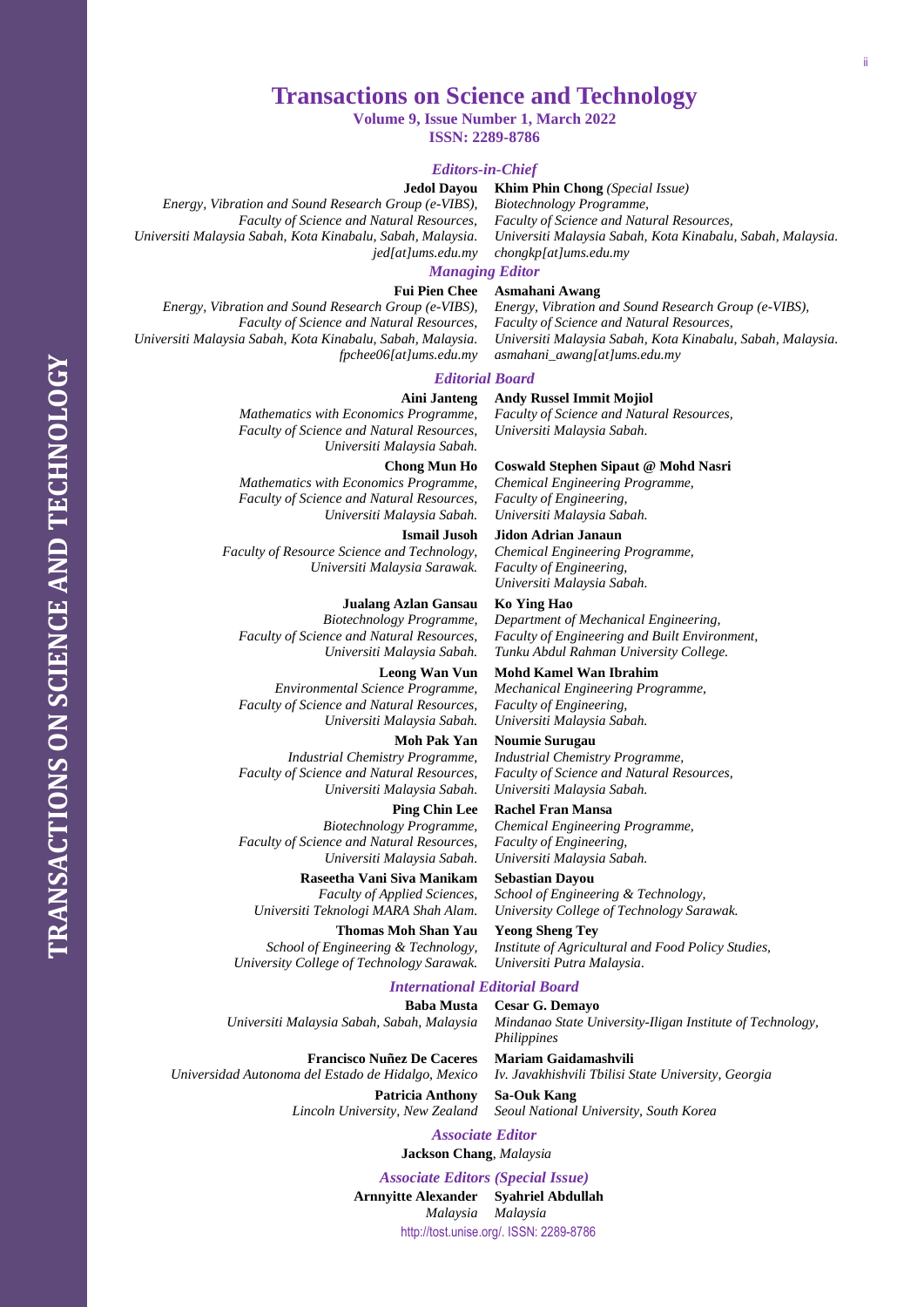#### **African Continent Section**

*Editor -in -Chief* **Gbenga Festus Akomolafe,** *Federal University of Lafia, Nigeria.*

### *Editorial Board*

**Terna Tersoo Paul** *Federal University of Lafia, Nigeria*

**Akwashiki Ombugadu**

*Federal University of Lafia, Nigeria*